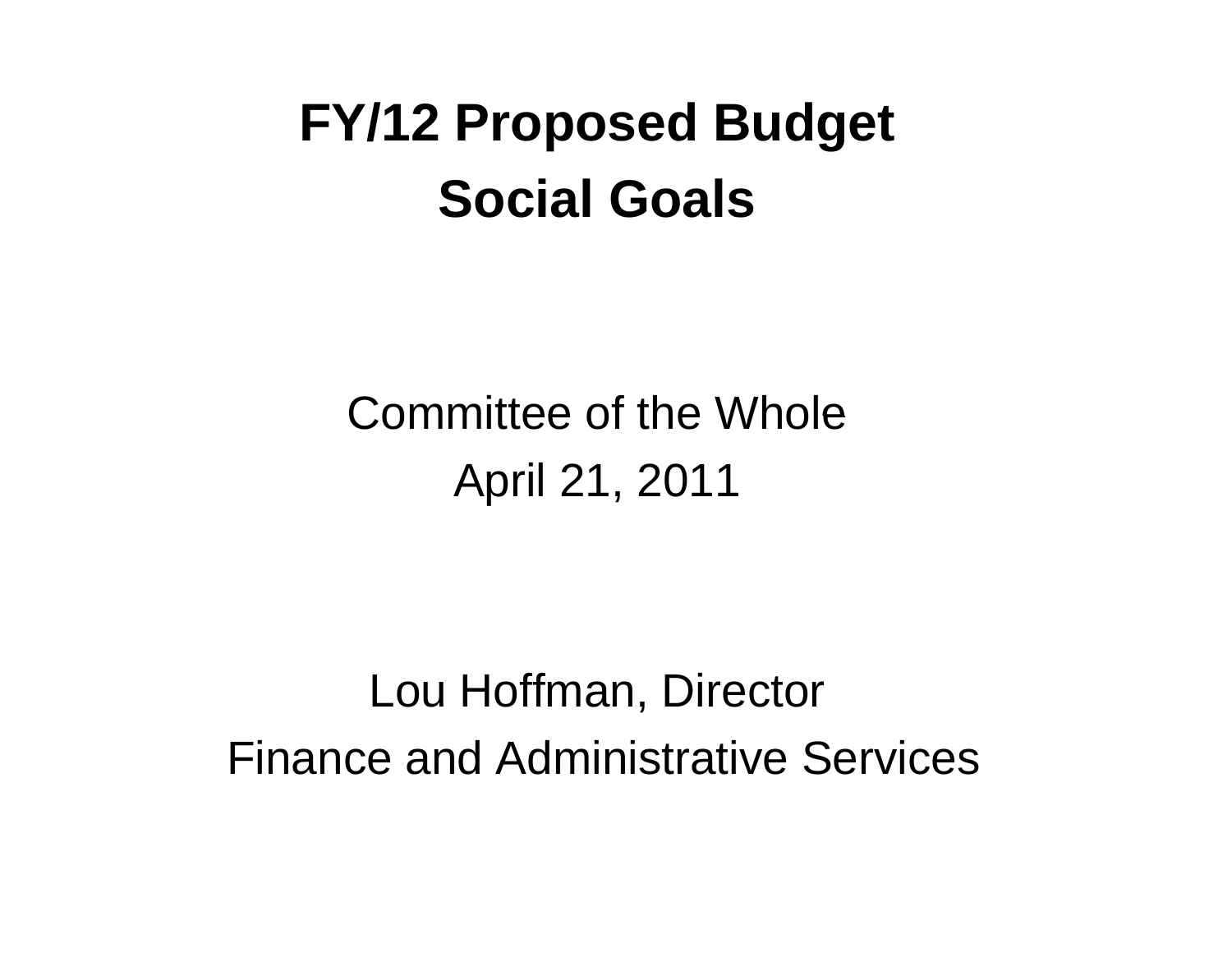#### **City of Albuquerque Si l F il B ildi P it b M th Single Family Building Permits by Month**

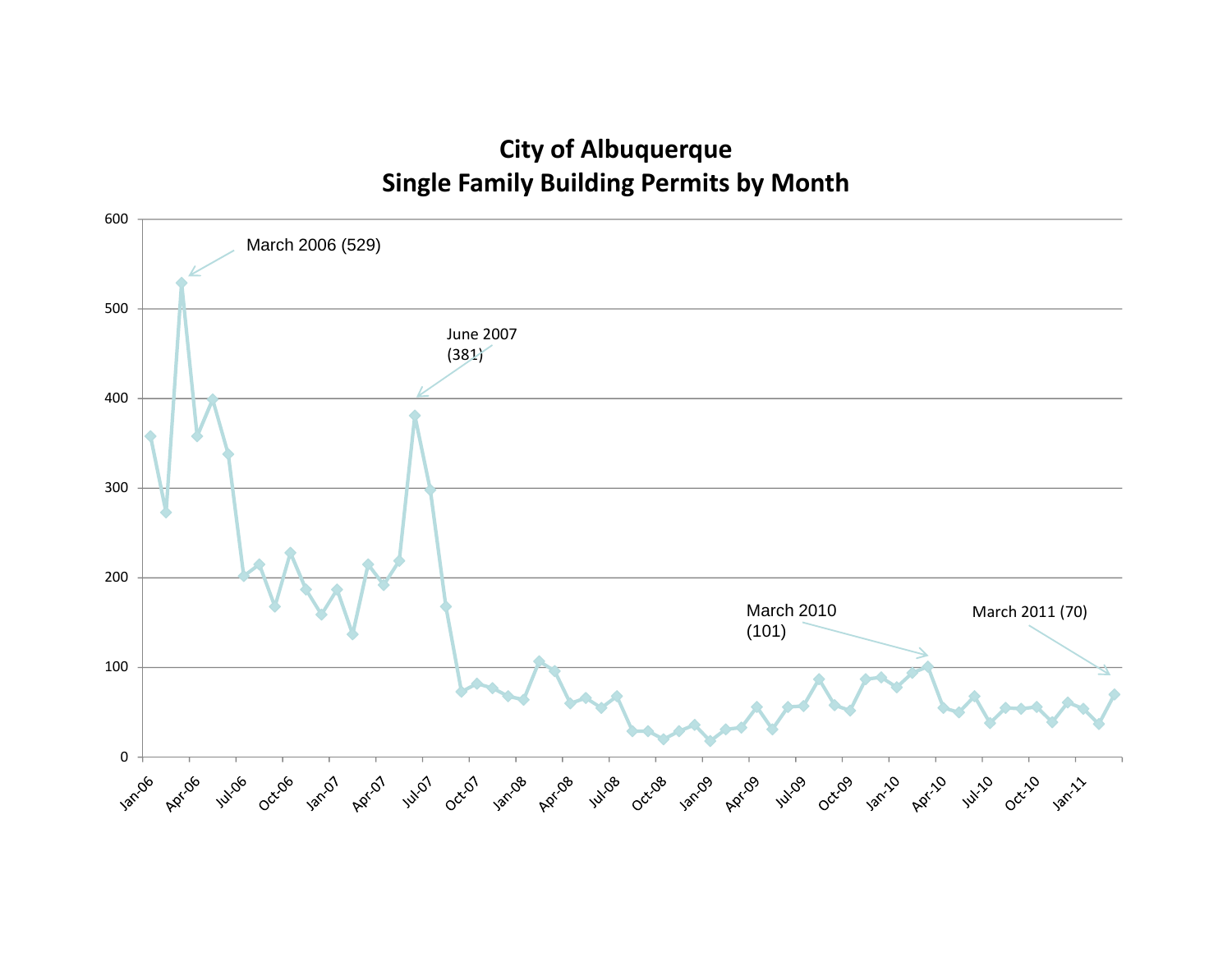**Albuquerque MSA Seasonally Adjusted Unemployment Rate** 

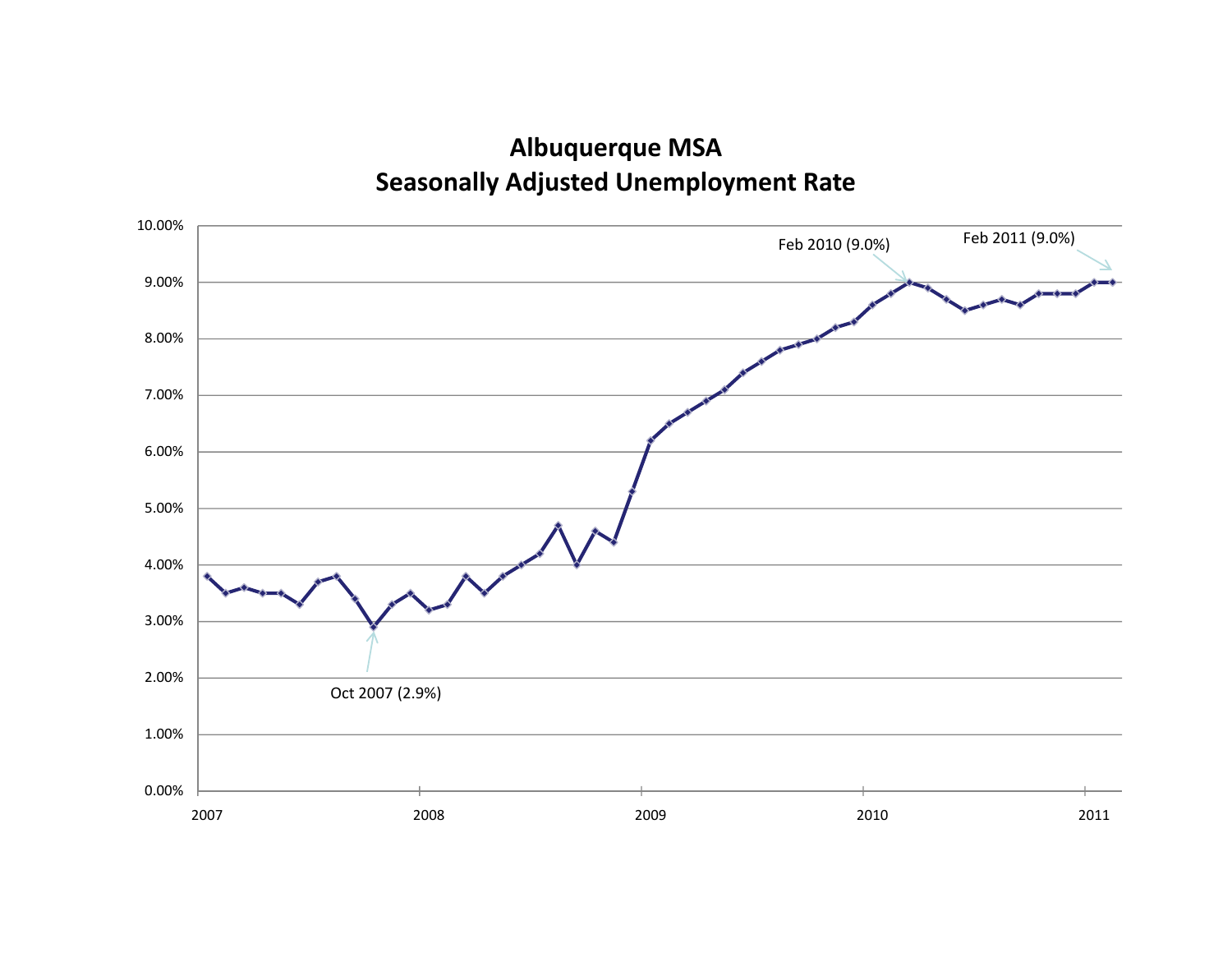## **Summary of GRT**

- For FY/12 GRT makes up 63% of the General Fund revenues.
- The latest distribution, representing February activity, puts the City at a 2.2% growth rate for FY/11.
	- Below the original FY/11 budgeted growth rate of 3.5%
	- Above the revised 1.8% growth rate in the 5 Year Forecast and the FY/11 growth in the FY/12 Proposed Budget
- The FY/12 budget is built on a 2.3% growth rate for GRT.
- The State imposed a 3.25% admin fee on food and medical for FY/12 which will have an impact on the City of approximately \$1.1 million or could bring the growth rate down to 2.0%.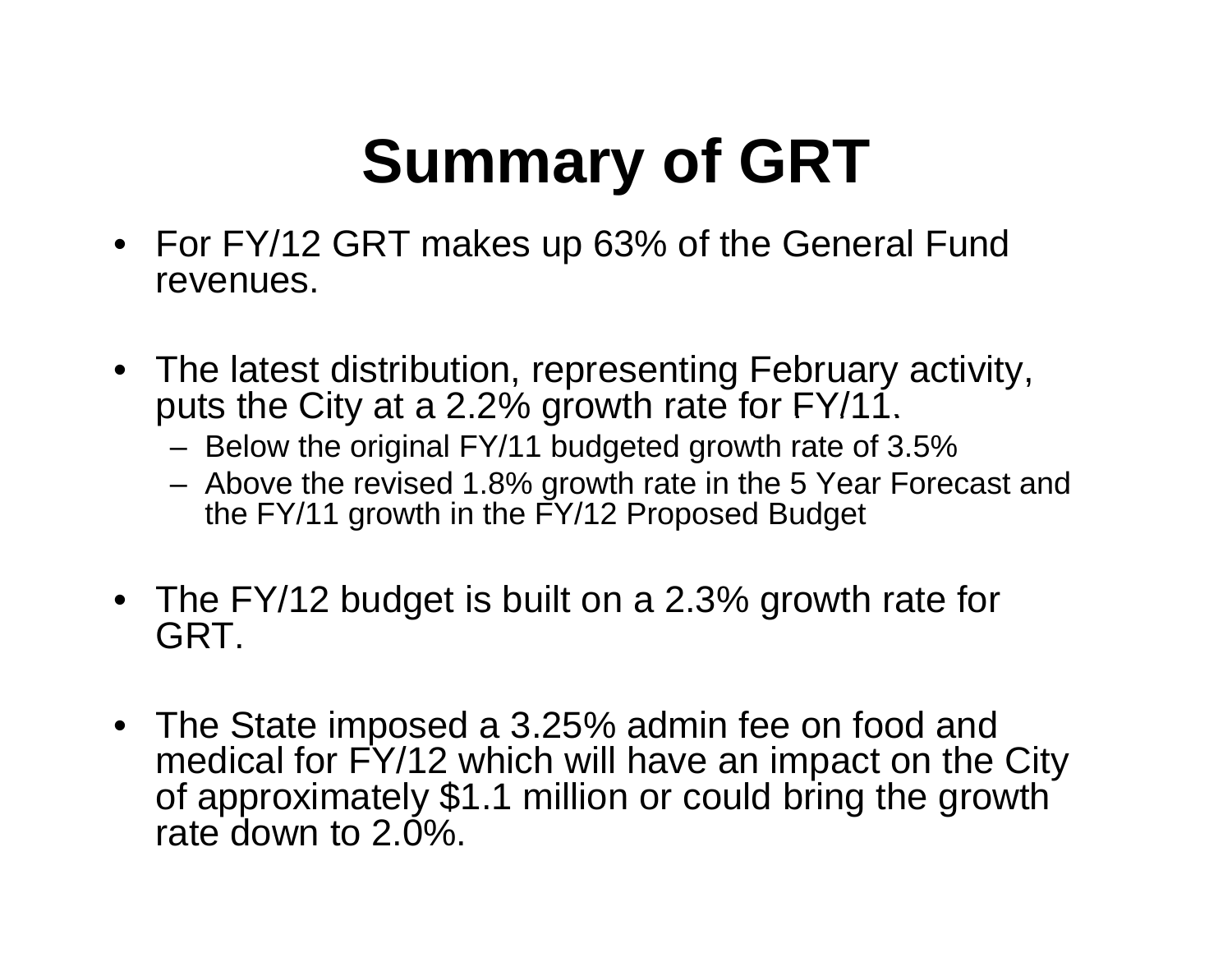## **Proposed Budget Goals**

- Avoid layoffs and furloughs
- Maintain fiscal responsibility
	- Balanced budget
	- Recurring appropriations within recurring revenues
	- Operating reserve fully funded (\$38.6 million) plus \$200 thousand increase
	- Budgets are sufficient for operations
- Avoid tax increases
- Preserve basic core City services
- Begin to restore the FY/11 wage decreases for City employees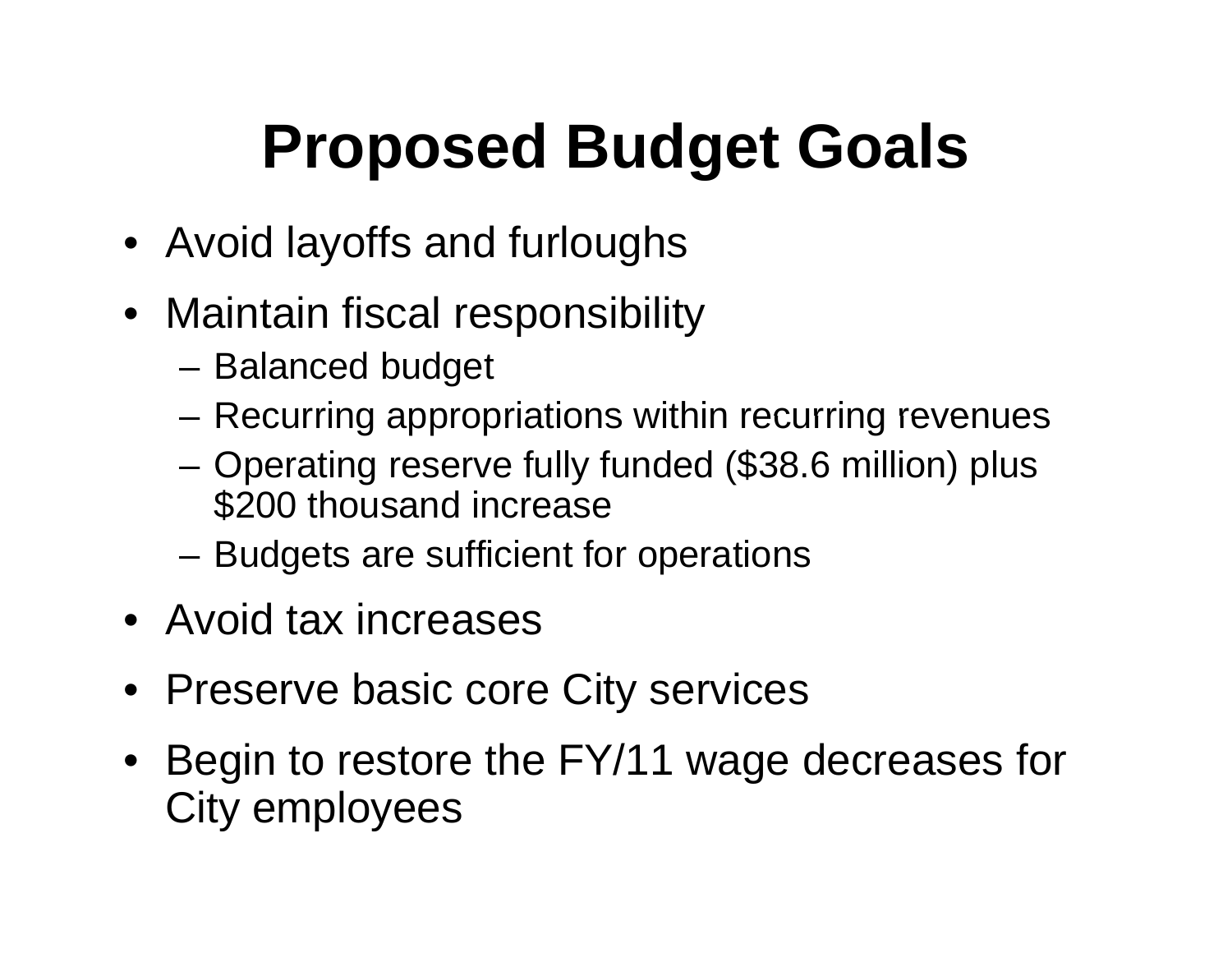## **Closing the GAP FY/12**

|                                                                         |                           | (in thousands)            |                        |  |
|-------------------------------------------------------------------------|---------------------------|---------------------------|------------------------|--|
|                                                                         | <b>Five Year Forecast</b> | <b>Budget Adjustments</b> | <b>Proposed Budget</b> |  |
| Revenue                                                                 | \$<br>(1,933)             | \$<br>\$                  | (1,933)                |  |
| CIP Coming on Line                                                      | (8, 187)                  | 8,187                     |                        |  |
| FY/11 Unfunded Positions (88) (Deleted 78)                              | (4, 747)                  | 4,105                     | (642)                  |  |
| Positions and Wages (N. Domingo Baca, Rescue 8, mid-year creates, etc.) | (2, 225)                  |                           | (2, 225)               |  |
| Employee Benefits (Health, RHCA, Life, UI)                              | (9,876)                   | 4,686                     | (5, 190)               |  |
| <b>Transit Fund Subsidy</b>                                             | (3,682)                   |                           | (3,682)                |  |
| <b>Utilities &amp; Fuels</b>                                            | (1, 249)                  | (1,714)                   | (2,963)                |  |
| Risk, Vehicle Maintenance, etc.                                         | (1, 105)                  | 4,100                     | 2,995                  |  |
| Early Retirement, Election & Leap Year                                  | (3,308)                   |                           | (3,308)                |  |
| Other Costs (libraries, grants, etc.)                                   | (2, 594)                  |                           | (2, 594)               |  |
| Change in Reserves/Resources                                            | (1,867)                   | 5,867                     | 4,000                  |  |
| Increase in GRT (FY/11) (From .8% growth to 1.8% growth)                |                           | 2,769                     | 2,769                  |  |
| Increase in GRT (FY/12) (Growth in Base)                                |                           | 2,833                     | 2,833                  |  |
| Increase in Other Revenues (Election Fund, Hold Harmless)               |                           | 3,078                     | 3,078                  |  |
| Fee Increases (BioPark, Overweight Vehicles, Shooting Range)            |                           | 1,100                     | 1,100                  |  |
| Eliminate 108 Vacant Positions                                          |                           | 6,329                     | 6,329                  |  |
| Police, Fire and Salary Savings                                         |                           | 3,230                     | 3,230                  |  |
| <b>Other Operating Costs</b>                                            |                           | 2,018                     | 2,018                  |  |
| One Time Costs (Police Cars, Transit Maint., Computers)                 |                           | (1,200)                   | (1,200)                |  |
| Other Reserves (Fuels, Runoff Election, 1/12 Increase)                  |                           | (821)                     | (821)                  |  |
| 1% Wage Increase Reserve                                                |                           | (3, 290)                  | (3, 290)               |  |
|                                                                         | \$<br>(40, 773)           | \$<br>$41,277$ \$         | 504                    |  |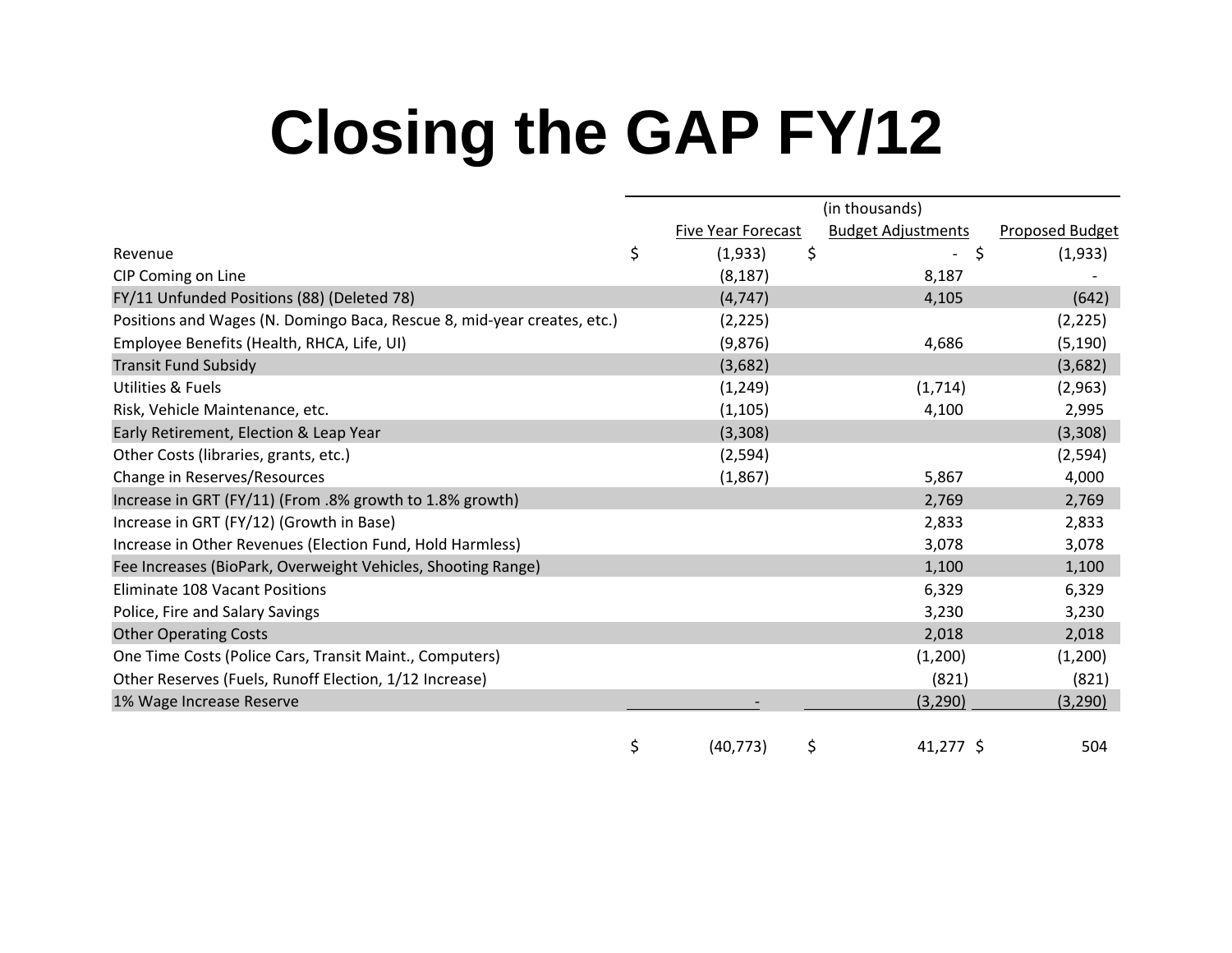## **General Fund 110**

| (\$000's)                                 | <b>UNAUDITED</b><br><b>ACTUAL</b><br><b>FY/10</b> | <b>ORIGINAL</b><br><b>BUDGET</b><br><b>FY/11</b> | <b>ESTIMATED</b><br><b>ACTUAL</b><br><b>FY/11</b> | <b>PROPOSED</b><br><b>BUDGET</b><br><b>FY/12</b> |
|-------------------------------------------|---------------------------------------------------|--------------------------------------------------|---------------------------------------------------|--------------------------------------------------|
| <b>RESOURCES:</b>                         |                                                   |                                                  |                                                   |                                                  |
| <b>Recurring Revenues</b>                 | 443,759                                           | 452,687                                          | 449,207                                           | 459,411                                          |
| <b>Non Recurring Revenues</b>             | 12,869                                            | 2,721                                            | 3,030                                             | 1,075                                            |
| <b>Total Current Resources</b>            | 456,628                                           | 455,408                                          | 452,237                                           | 460,486                                          |
| <b>Beginning Fund Balance</b>             | 43,132                                            | 44,937                                           | 44,937                                            | 45,507                                           |
| <b>TOTAL RESOURCES</b>                    | 499,760                                           | 500,345                                          | 497,174                                           | 505,993                                          |
| <b>APPROPRIATIONS:</b>                    |                                                   |                                                  |                                                   |                                                  |
| Recurring Expenditures/Appropriations     | 444,828                                           | 452,319                                          | 447,184                                           | 456,035                                          |
| Non Recurring Expenditures/Appropriations | 9,995                                             | 3,215                                            | 4,483                                             | 6,731                                            |
| <b>TOTAL APPROPRIATIONS</b>               | 454,823                                           | 455,534                                          | 451,667                                           | 462,766                                          |
| <b>FUND BALANCE PER CAFR</b>              | 44,937                                            | 44,811                                           | 45,507                                            | 43,227                                           |
| ADJUSTMENTS TO FUND BALANCE               | (1,067)                                           | (119)                                            | (48)                                              | (48)                                             |
| <b>TOTAL RESERVES</b>                     | 38,414                                            | 38,461                                           | 38,461                                            | 42,675                                           |
| <b>AVAILABLE FUND BALANCE</b>             | 5,456                                             | 6,231                                            | 6,998                                             | 504                                              |

Note: Does not include the amendment correcting funding for Elementary and Middle School Initiative.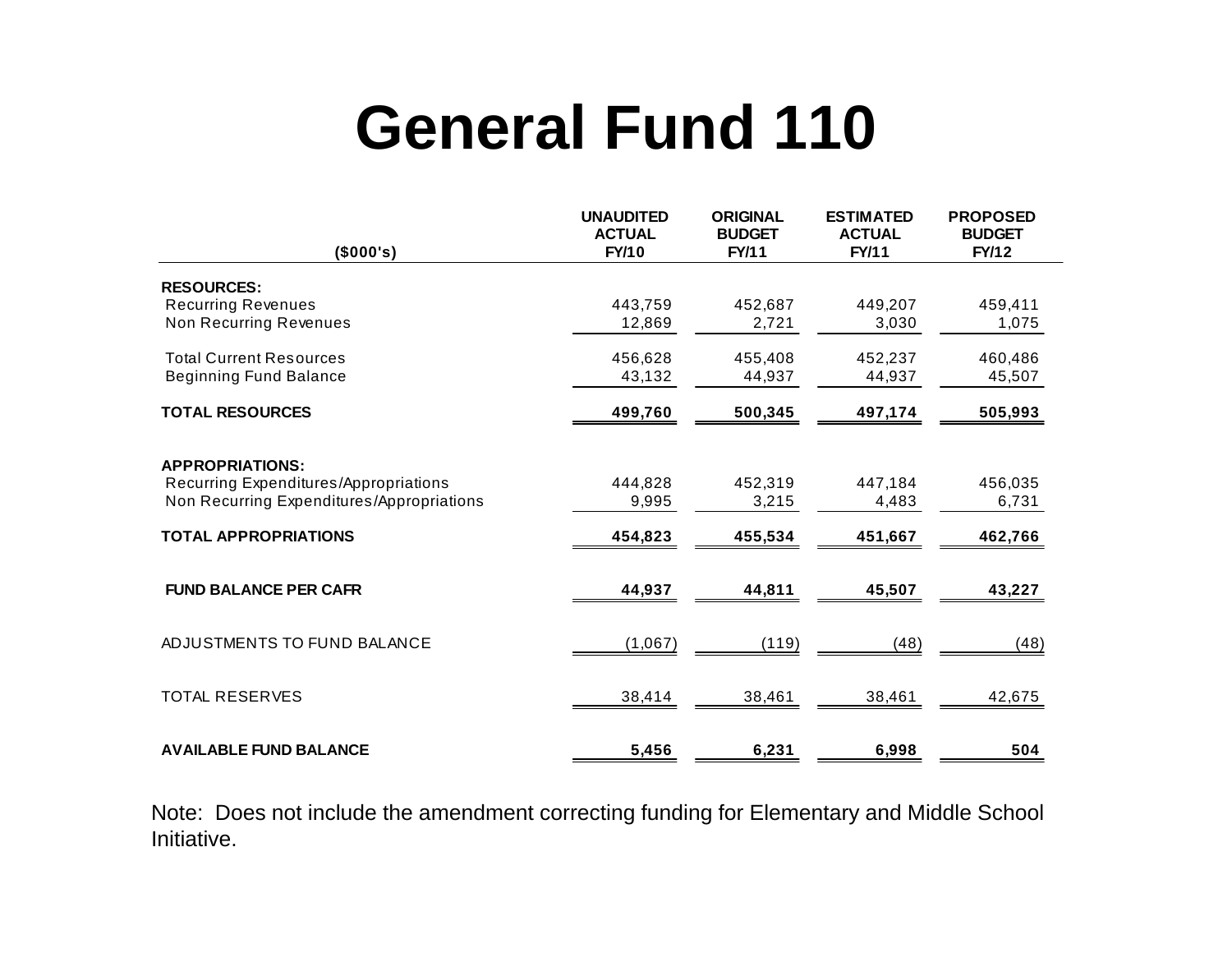### **CHIEF ADMINISTRATIVE OFFICER**

FY/12 Proposed

FY/11 Approved \$ 2,865 27 FTE \$ 2 731  $($ \$134) thousand 4.7% Reduction 1 FTE 3.7%

28 FTE

Salary/Benefit/Risk and Other Adjustments \$ 23 Convert 2 Perm Part Time Exec Aids to Full Time \$ 44 City's portion of Comprehensive NM Tax Study \$ 20 Reduction in Administrative Hearing Office for Red Light Program (including 1 Hearing Officer) (\$ 221)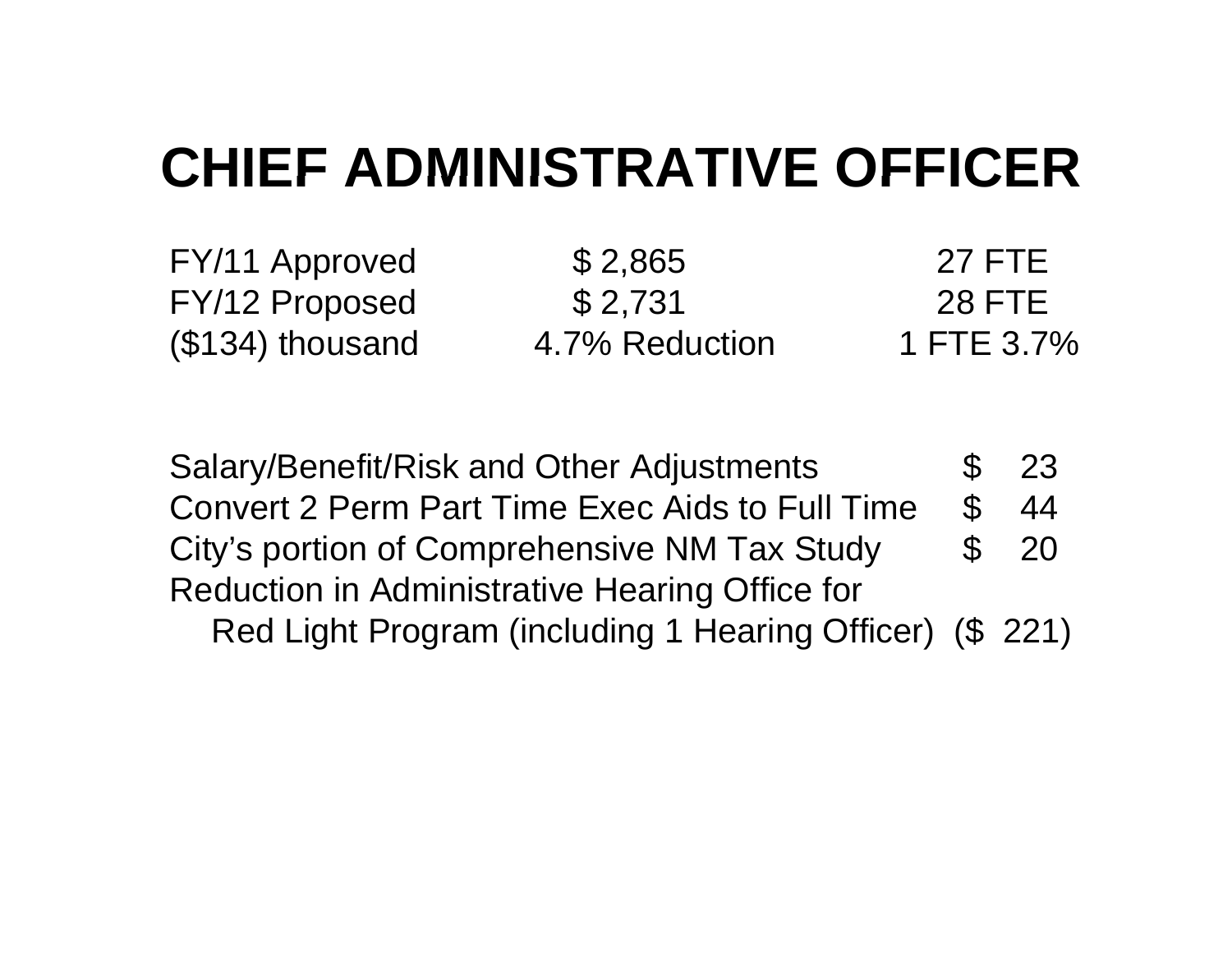## **COUNCIL SERVICES**

FY/11 Approved \$ 3,414 26 FTE

FY/12 Proposed \$ 3,100 26 FTE (\$314) thousand 9.2% Reduction -0- Change

| Salary/Benefit/Risk and Other Adjustments   | (S 114)  |
|---------------------------------------------|----------|
| One-time funding for Re-districting and POC | (\$ 200) |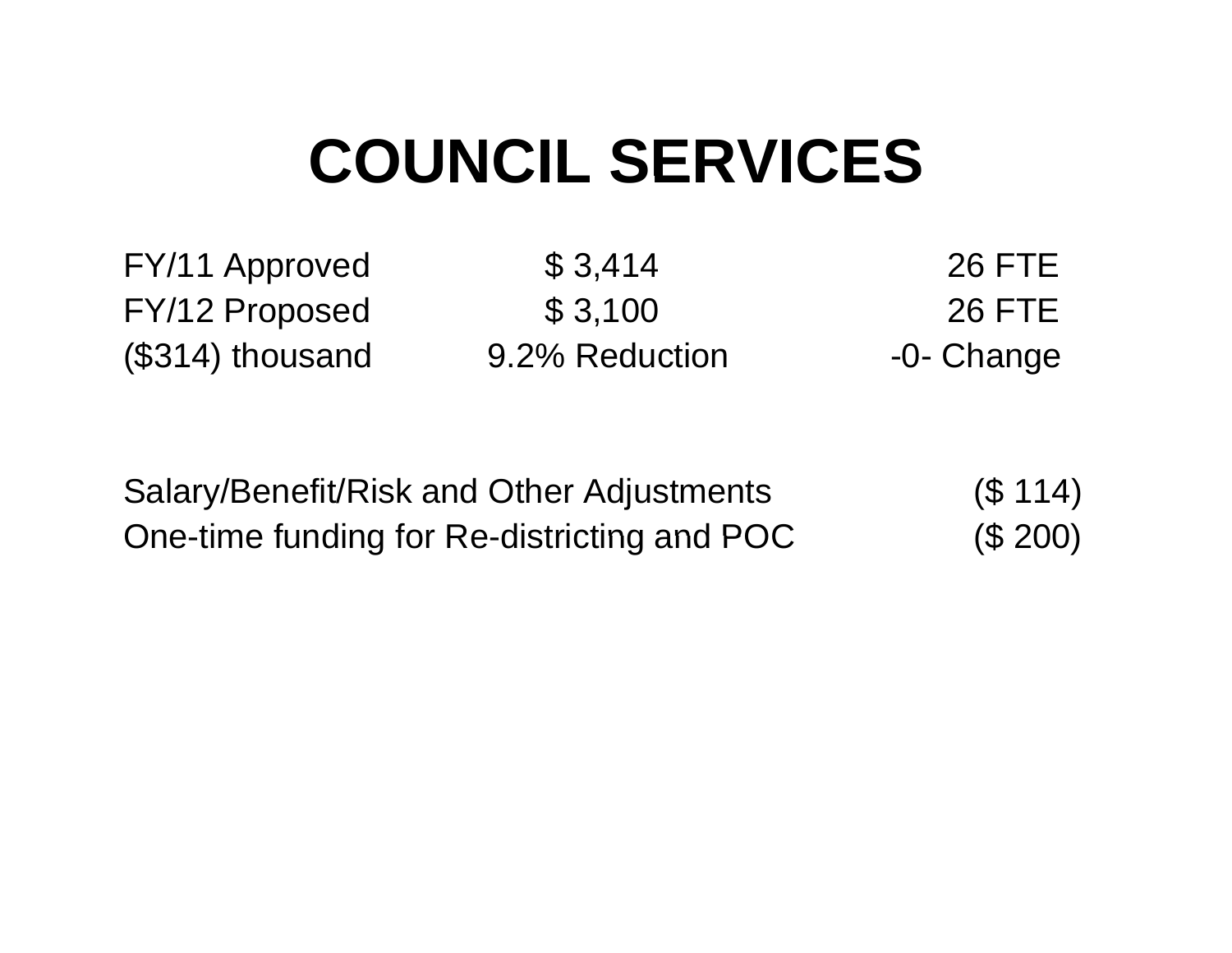## **CULTURAL SERVICES**

| FY/11 Approved | \$32,917      | 337 FTE             |
|----------------|---------------|---------------------|
| FY/12 Proposed | \$33,578      | 326 FTE             |
| \$661 Thousand | 2.0% Increase | $(11)$ FTE $-3.3\%$ |

Salary, Benefit and Other Adjustments  $\qquad \qquad$  \$ 874 Communications, Fleet and Risk Transfers (  $(\$$  265) Utilities Adjustment **\$ 399** Administrative Transfer – 1 FTE  $$ 40$ Creation of Full Time KiMo Manager – 1 FTE \$ 0 One time funding adjustment (\$ 250) One time contractual services funding at Library  $\sim$  \$ 400 One time maintenance for Rosenwald Building  $\$\,50$ Elimination of FY/11 unfunded positions (4) (\$ 179) Position deletes for FY/12 savings (9) (\$ 408)

\* FY/12 Proposed Budget includes an additional \$600 thousand in revenues for a \$1.50 increase in BioPark admissions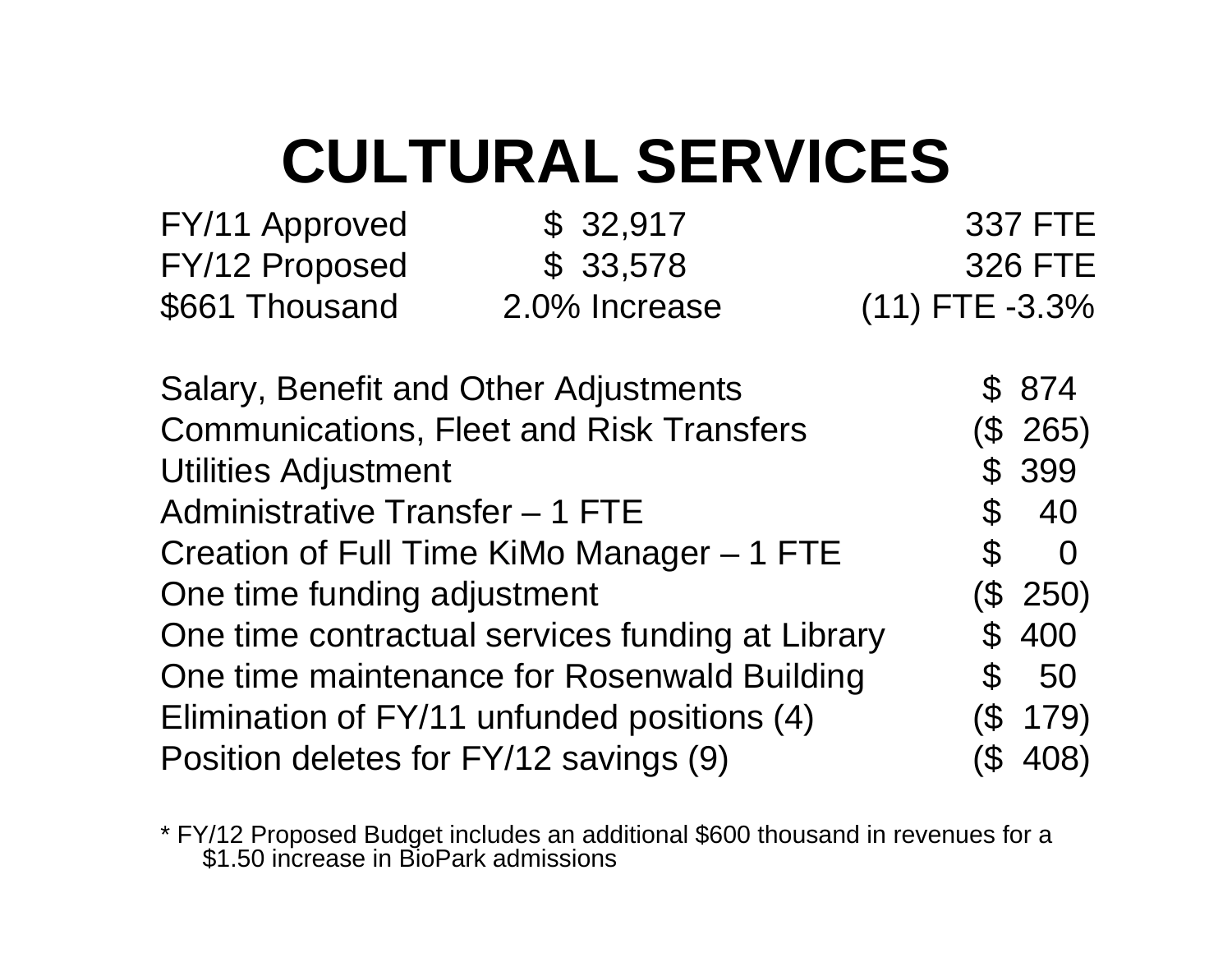## **CULTURAL SERVICES**

Eliminate 4 Unfunded FY/11 Positions: (\$ 179)

• Library: 2 Library Paraprofessionals, Circulation Supervisor, Building Maintenance Supervisor

Delete 9 FY/12 Positions: (\$ 408)

- •Strategic Support: Accounting Assistant
- $\bullet$ Albuquerque Museum: Museum Preparator
- $\bullet$ BioPark: Aquarist, Laborer, Senior Zookeeper
- $\bullet$  Library: Librarian, Librarian Customer Assistant II, Librarian Customer Assistant III, Librarian Paraprofessional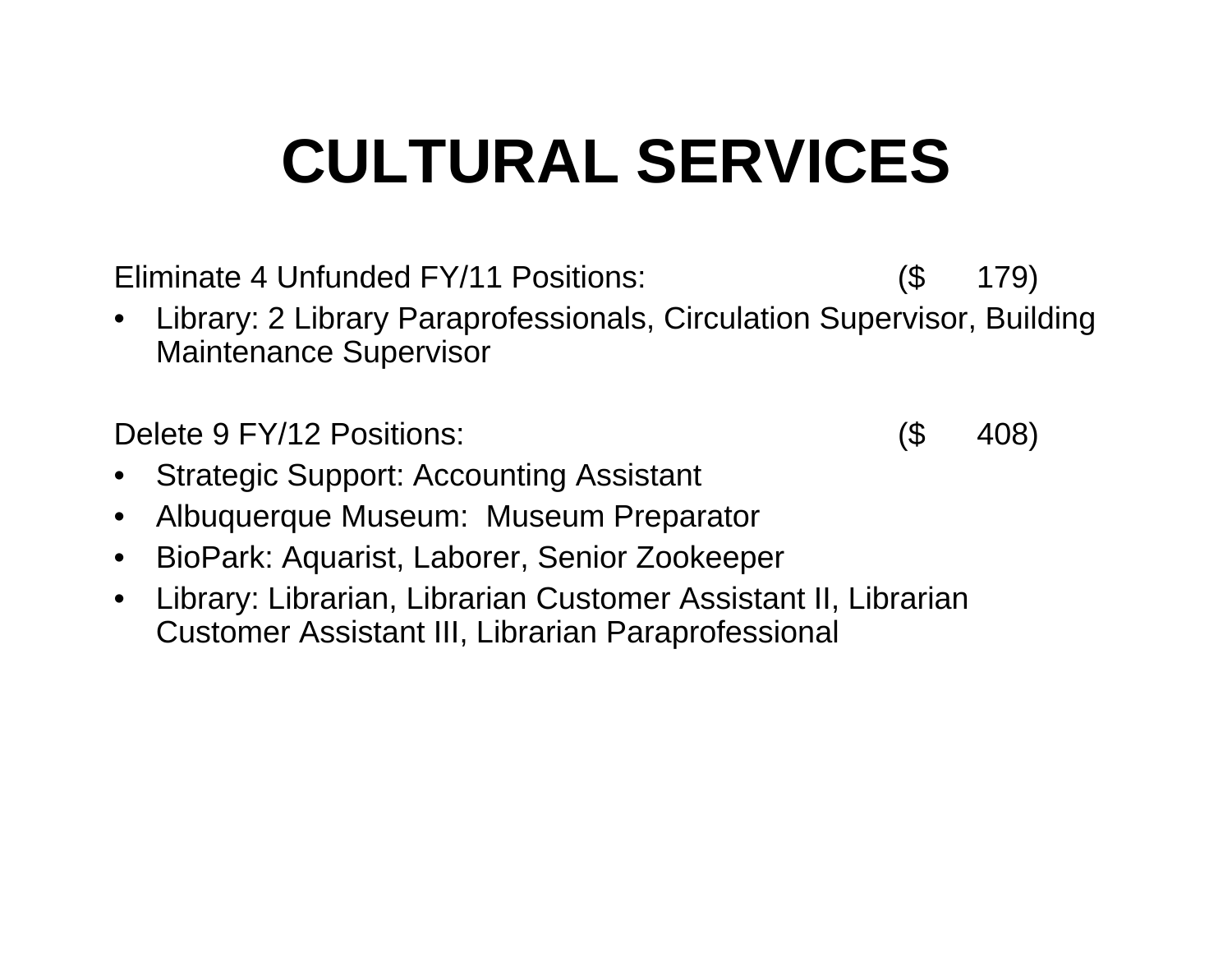## **ECONOMIC DEVELOPMENT**

| FY/11 Approved | \$4,202       | 8 FTE            |
|----------------|---------------|------------------|
| FY/12 Proposed | \$4,421       | 7 FTE            |
| \$219 thousand | 5.2% Increase | $(1)$ FTE -12.5% |

| Salary/Benefit/Risk and Other Adjustments            | \$           | 26  |
|------------------------------------------------------|--------------|-----|
| Reduction of 1 FTE - Office Assistant                | (\$          | 37) |
| <b>Convention Center Management</b>                  | <b>S</b>     | 190 |
| <b>Convention Center Increase for Electricity</b>    | <sup>S</sup> | 136 |
| <b>Transfer to Parking Fund - Economic Incentive</b> | $\sqrt{3}$   | 53) |
| One-time funding adjustment                          | (\$          | 43) |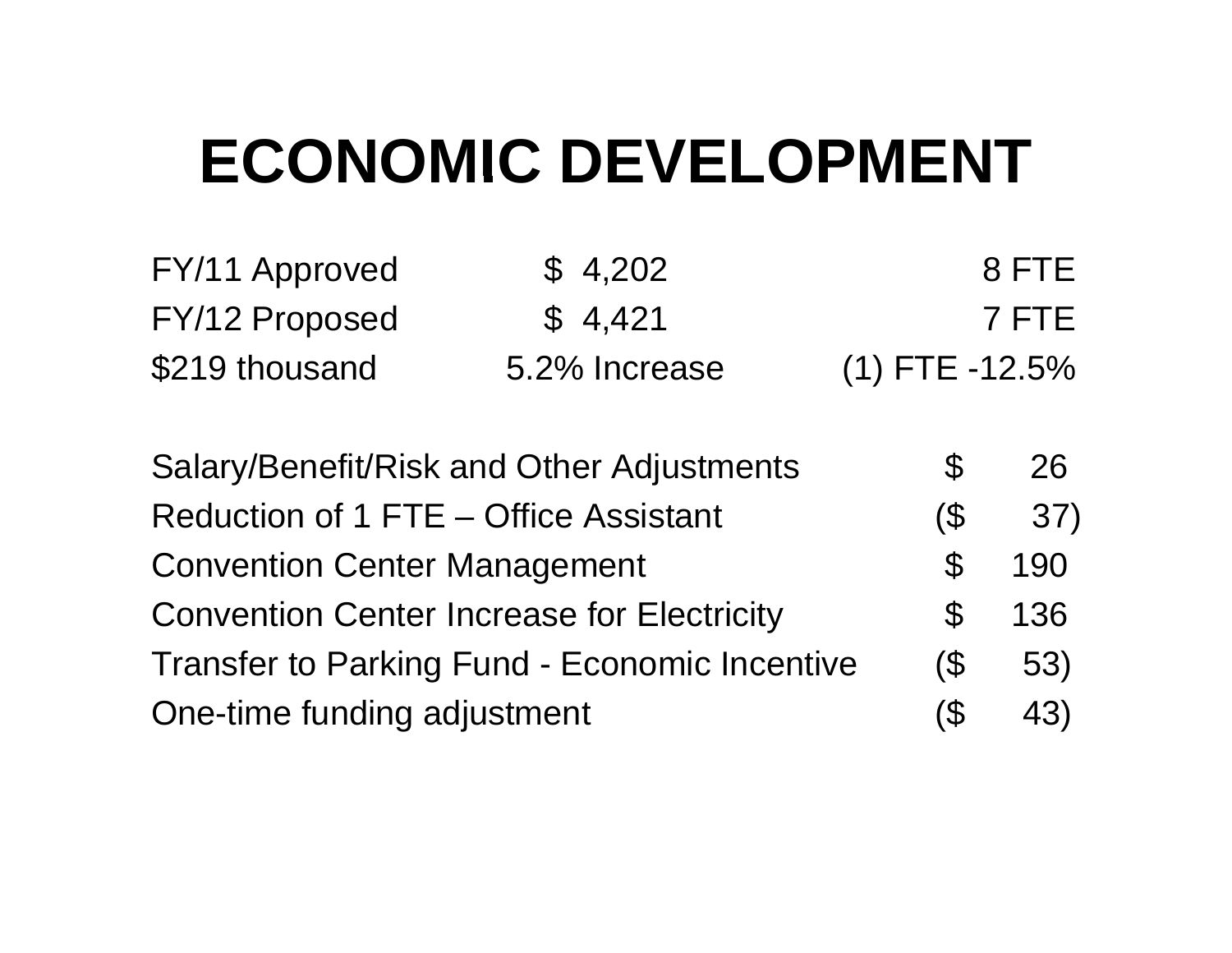#### **FAMILY & COMMUNITY SERVICES**

FY/11 Approved \$ 34,308 206 FTE FY/12 Proposed \$ 33,363 193 FTE  $(\$945)$  thousand  $\qquad \qquad 2.8\%$  Reduction  $\qquad \qquad (13)$  FTE 2.8% Reduction

 $(13)$  FTE  $-6.3%$ 

| • Salary/Benefit/Risk and Other Adjustments                |               | 119) |
|------------------------------------------------------------|---------------|------|
| • Budget correction restoring Elem & Mid School Initiative | $\mathcal{S}$ | 684  |
| • Initiation of the Running Start Program                  |               | 300  |
| • Elimination of High School Retention Program             |               | 275) |
| • FY/11 One-time funding (office lease)                    | (\$           | 90)  |
| • Elimination of FY/11 unfunded positions (4)              | (\$           | 245) |
| • Position deletes for FY/12 savings (9)                   |               | 516) |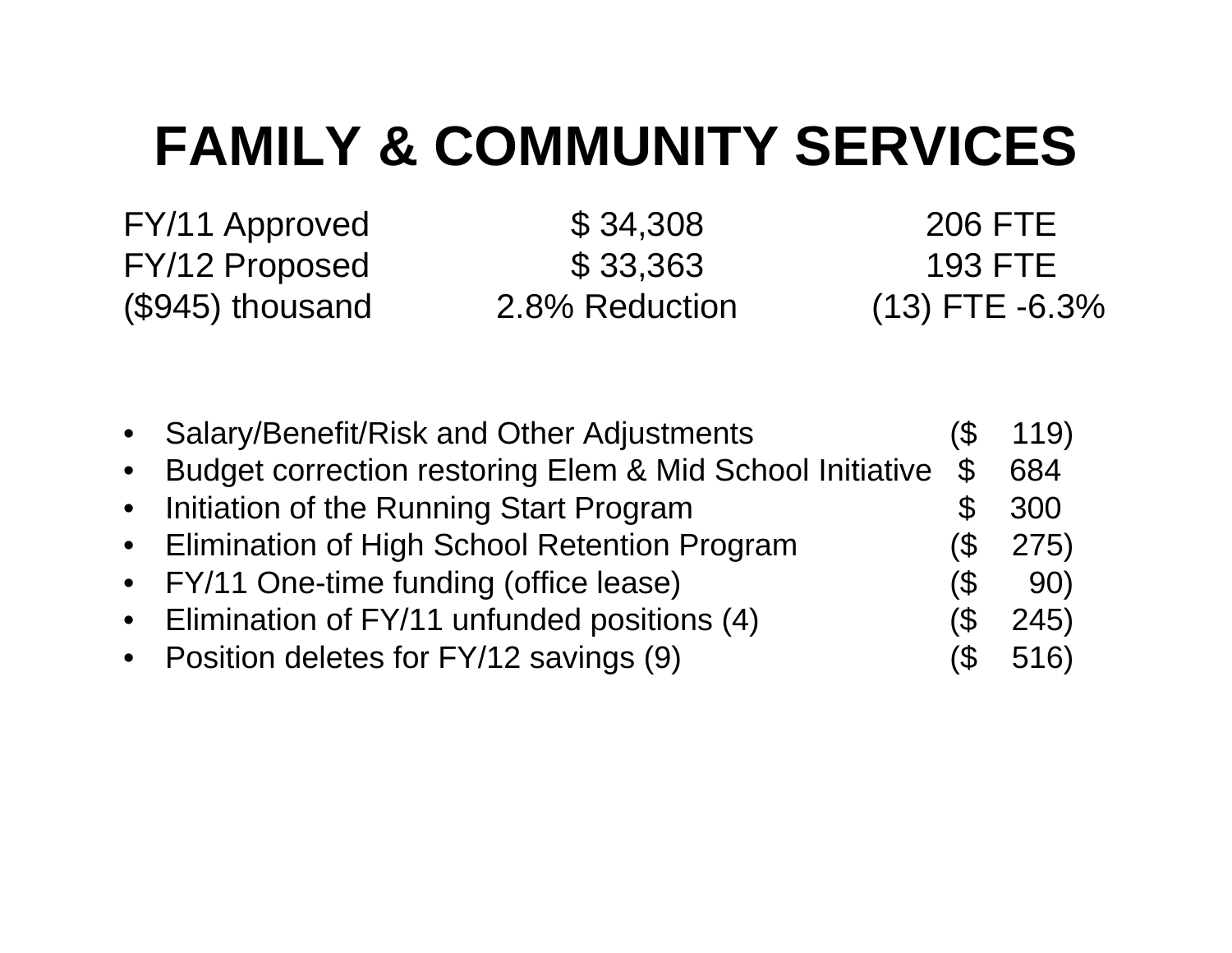### **FAMILY & COMMUNITY SERVICES**

Elimination of 4 Unfunded FY/11 Positions (\$ 245)

- •Child Development: Facility Office Manager, Teache r
- • Community Recreation: 2 Community Recreation Center **Supervisors**

Reduction of 9 FY/12 Positions (\$516)

- •Plan & Coordinate: 2 Program Specialists, Fiscal Officer
- • Child Development: Child Development & Education Program Specialist, Teacher, Office Assistant
- •Substance Abuse: Program Data Analyst
- $\bullet$ Mental Health: Community Outreach Coordinator
- $\bullet$ Community Recreation: Community Recreation Center Superviso r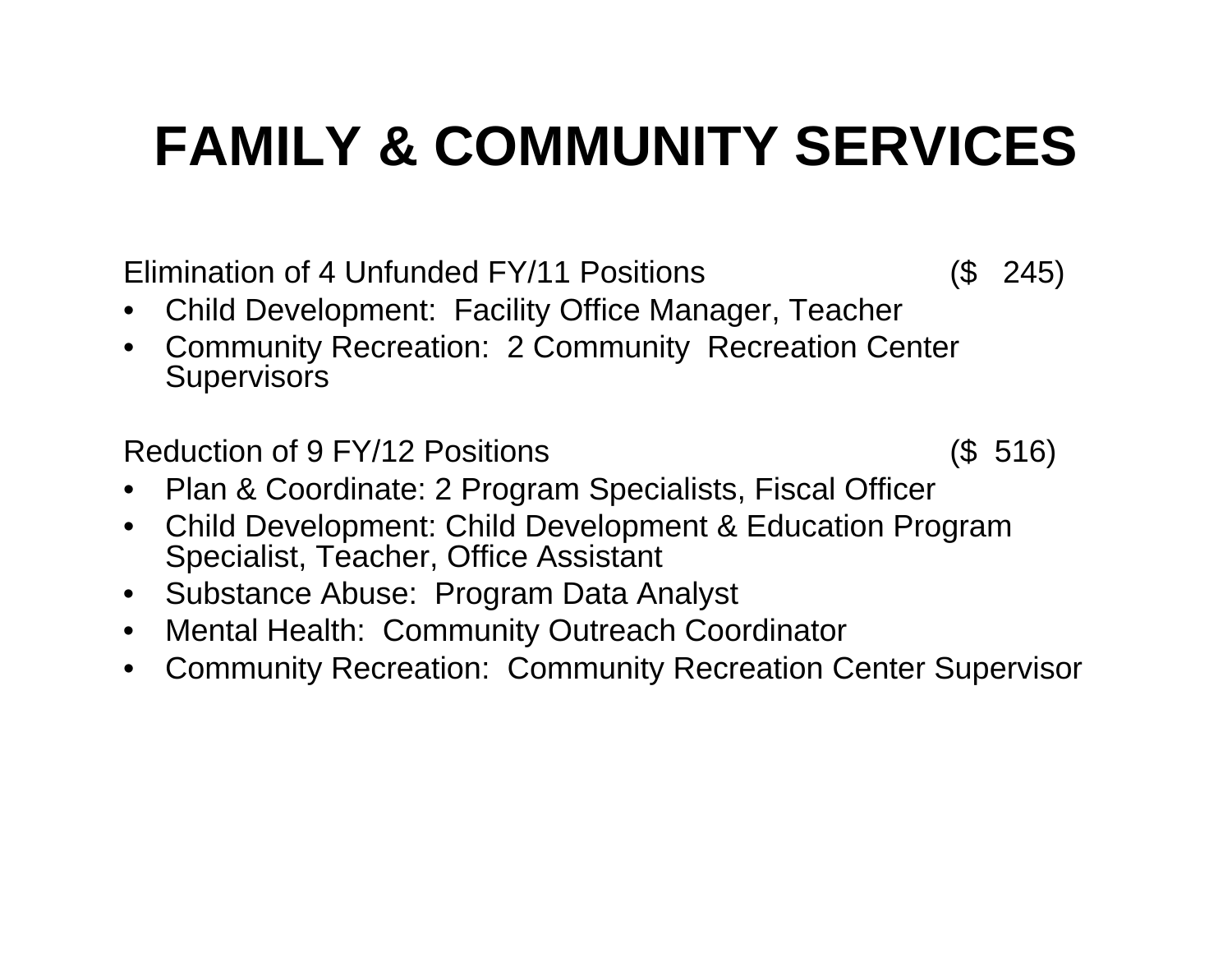## **FIRE**

| FY/11 Approved                                                                   | \$68,086                                          |                | <b>696 FTE</b> |
|----------------------------------------------------------------------------------|---------------------------------------------------|----------------|----------------|
| FY/12 Proposed                                                                   | \$69,298                                          |                | <b>680 FTE</b> |
| \$1.2 million                                                                    | 1.8% Increase                                     | (16) FTE -2.3% |                |
| Salary/Benefit/Risk and Other Adjustments<br><b>Reduction of 16 Vacant FTE's</b> |                                                   |                | \$1,081        |
| • AFD Headquarters: Accounting Assistant                                         |                                                   | 3              | 41)            |
| • Emergency Response: Engine 29                                                  |                                                   |                | 606)           |
|                                                                                  | •Temporary reduction (through attrition) Captain, |                |                |
|                                                                                  | 2 Lieutenants, 3 Drivers, 9 Firefighters          |                |                |
| <b>Annualized expense for Rescue 8</b>                                           |                                                   |                | 378            |
|                                                                                  | Restoration of operating costs from Fire Fund     |                |                |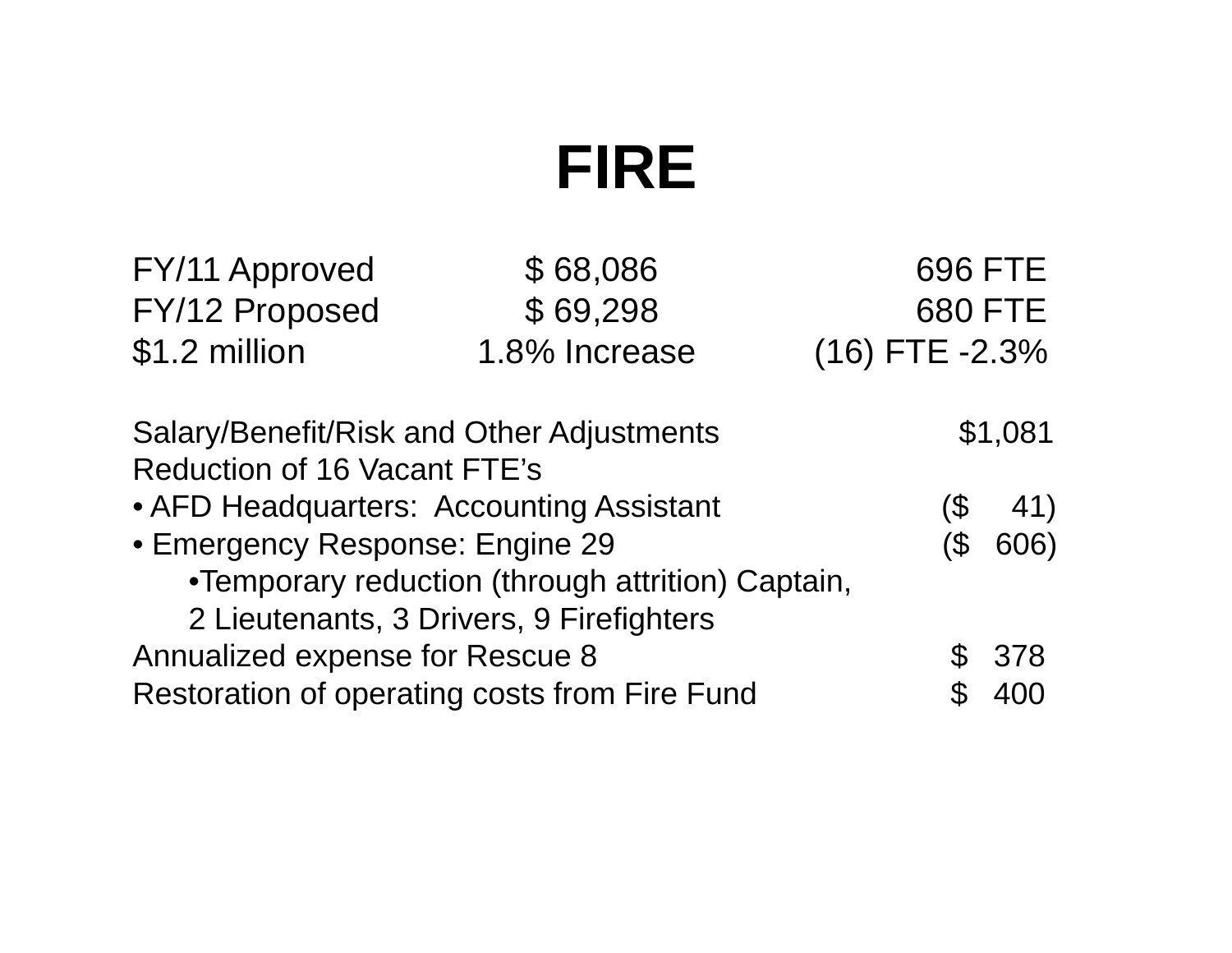## **MAYOR S' OFFICE**

FY/11 Approved \$913 6 FTE FY/12 Proposed \$870 6 FTE (\$43) thousand 4.7% Reduction -0- Change

Salary/Benefit/Risk and Other Adjustments (\$ 43)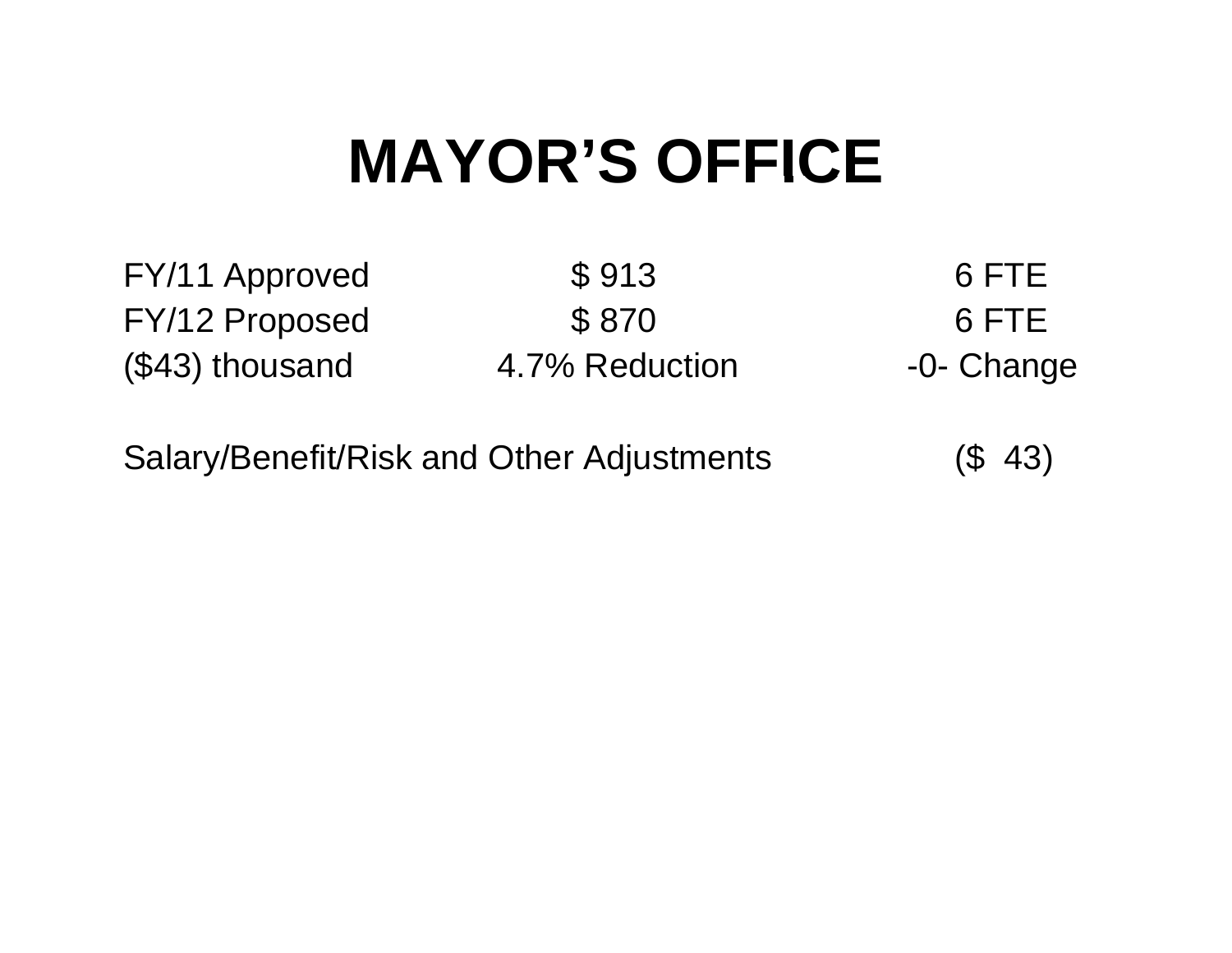## **PARKS & RECREATION**

FY/11 Approved \$ 27,950 241 FTE FY/12 Proposed \$ 28,483 226 FTE \$533 thousand 1.9% Increase (15) FTE -6.2%

| Salary/Benefit/Risk and Other Adjustments   |               | 647  |
|---------------------------------------------|---------------|------|
| includes 1 position created mid-year FY/11  |               |      |
| <b>Transfer to Open Space Fund 851</b>      | $\mathcal{S}$ | 655  |
| Eliminate Unfunded FY/11 Positions (9)      | $($ \$        | 409) |
| Delete Positions FY/12 (7)                  | $\sqrt{3}$    | 390) |
| <b>Shooting Range - Operating Increase*</b> | $\mathcal{L}$ | 30   |

\* Proposed budget includes an additional \$60 thousand in revenue for a \$2 increase at the Shooting Range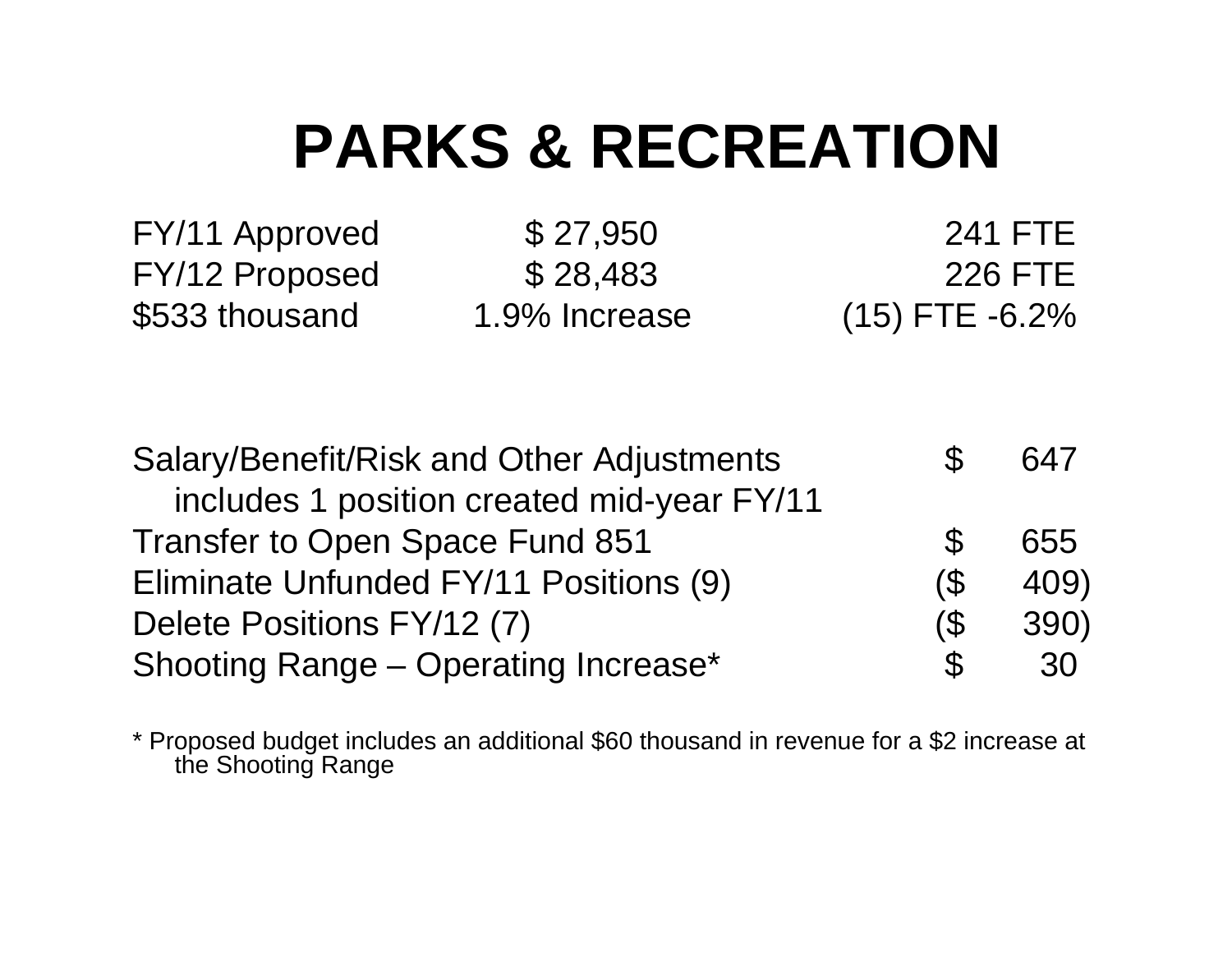# **PARKS & RECREATION**

Eliminate 9 Unfunded FY/11 Positions: (\$ 409)

 $\bullet$  Park Management: Park Program Specialist, 3 Park Maintenance Worker III's, 3 Irrigation Specialist II's, Electrician II, Park Facility Repairer I

Delete 7 FY/12 Positions: (\$ 390)

- $\bullet$ • Park Management: 3 Park Maintenance Worker III's, Forester, Irrigation Specialist I, Fabricator
- Aquatics: Aquatics Division Manager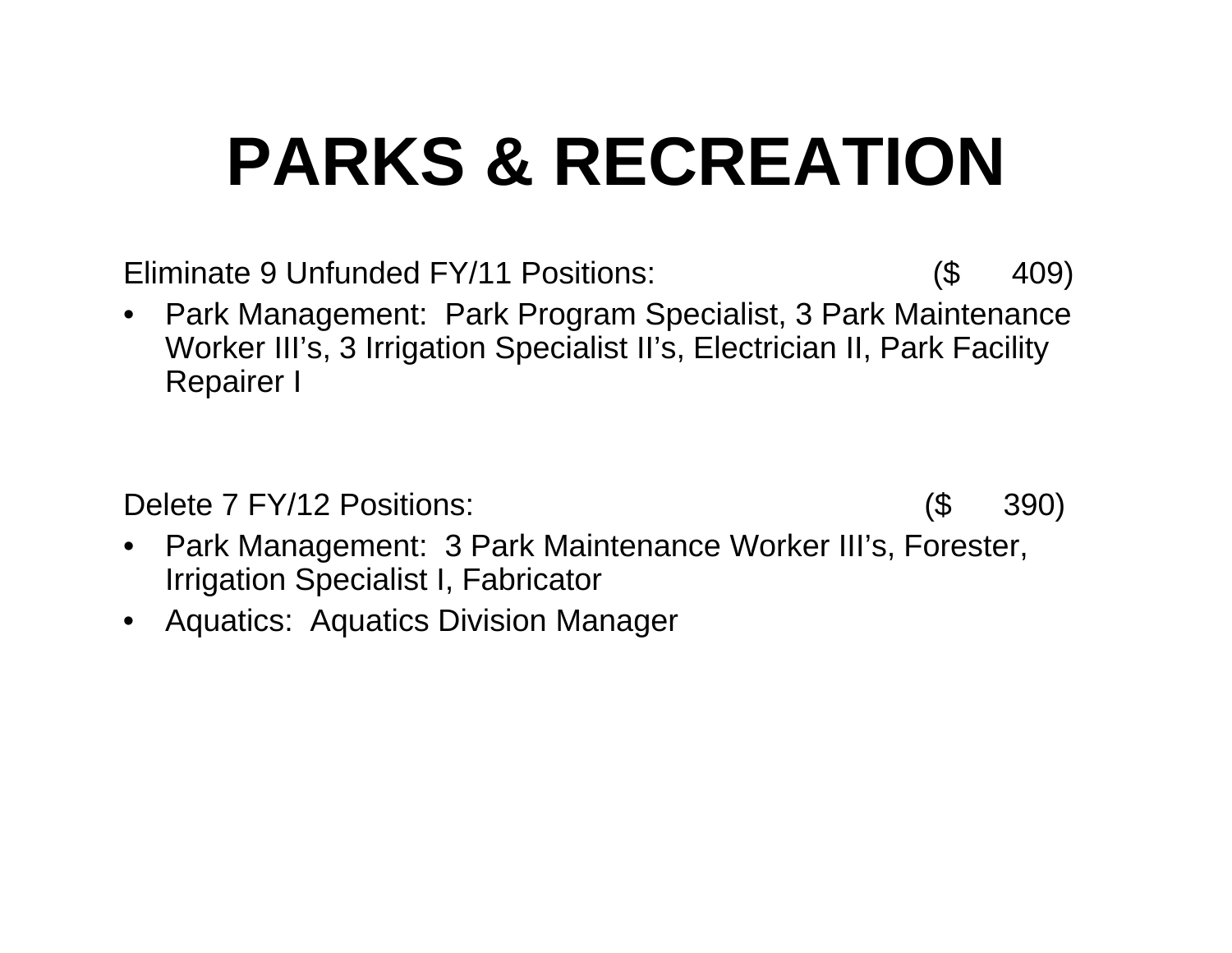## **POLICE**

| FY/11 Approved                              | \$152,587                                              |  |                            | 1,508 FTE        |
|---------------------------------------------|--------------------------------------------------------|--|----------------------------|------------------|
| FY/12 Proposed                              | \$154,457                                              |  |                            | 1,491 FTE        |
| \$1.9 million                               | 1.2% Increase                                          |  |                            | $(17)$ FTE -1.1% |
| <b>Salary/Benefit Adjustments</b>           |                                                        |  | $\mathfrak{F}$             | 2,462            |
| <b>Risk/Fleet/Fuel Other Adjustments</b>    |                                                        |  | $\left( \text{\$}\right)$  | 155)             |
| <b>Retention/Housing Incentive</b>          |                                                        |  | $\boldsymbol{\varphi}$     | 256              |
| Close False Alarm Fund (5 FTE)              |                                                        |  | $\boldsymbol{\varphi}$     | 531              |
|                                             | Add 2 Record Supervisors, 2 ARRA funded positions      |  | $\boldsymbol{\mathcal{S}}$ | 180              |
|                                             | Add Crime-traffic analyst formerly paid by state grant |  | $\boldsymbol{\theta}$      | 56               |
| Delete 15 Unfunded FY/11 Positions          |                                                        |  | (\$                        | 801)             |
| Delete 12 Positions for FY/12 Savings       |                                                        |  | (\$                        | 728)             |
| <b>One-time Funding for Police Vehicles</b> |                                                        |  | $\mathcal{C}$              | 500              |
|                                             | Reduce transfer to Special Investigation (one time)    |  | (\$                        | 431)             |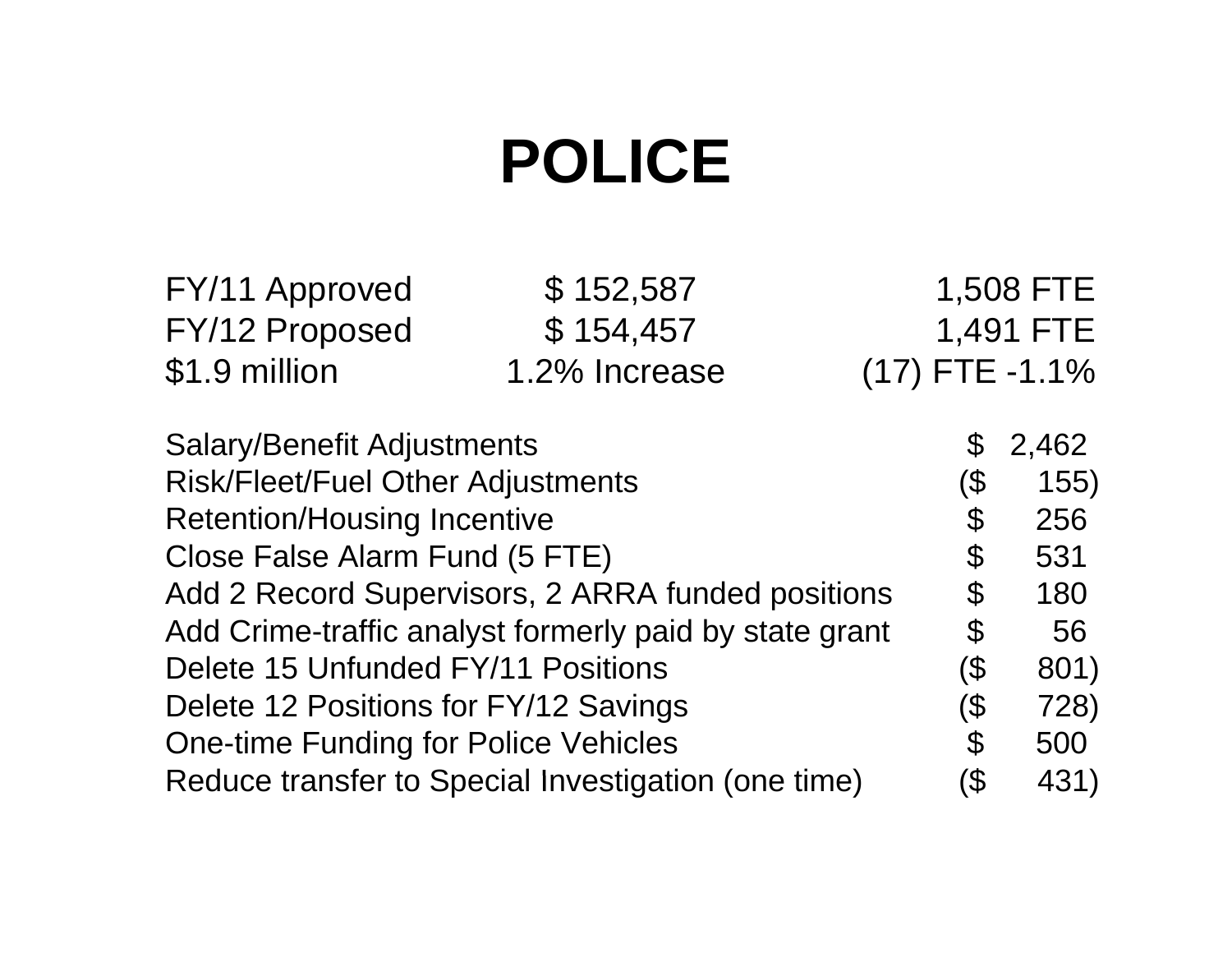## **POLICE**

Eliminate 15 FY/11 Unfunded Positions (\$ 801)

• Communications and Records: 5 Telecommunications Operators, Assistant Communications Manager, 3 Records Staff

- Investigative Services: Systems Administrator
- Neighborhood Policing: Senior Office Assistant
- Officer and Department Support: Payroll Officer
- Professional Standards: Police Psychologist
- Prisoner Transport: 2 Prisoner Transport Officers

#### Delete 12 FY/12 Positions (\$ 728)

• Communications and Records: 3 Telecommunications Operators, Systems Analyst II

- Investigative Services: Field Evidence Tech, Forensic Scientist
- Neighborhood Policing: Office Assistant, Code Enforcement Inspector
- Officer and Department Support: Sr. Administrative Assistant

• Prisoner Transport: 2 Prisoner Transport Officers, Prisoner Transport Sergeant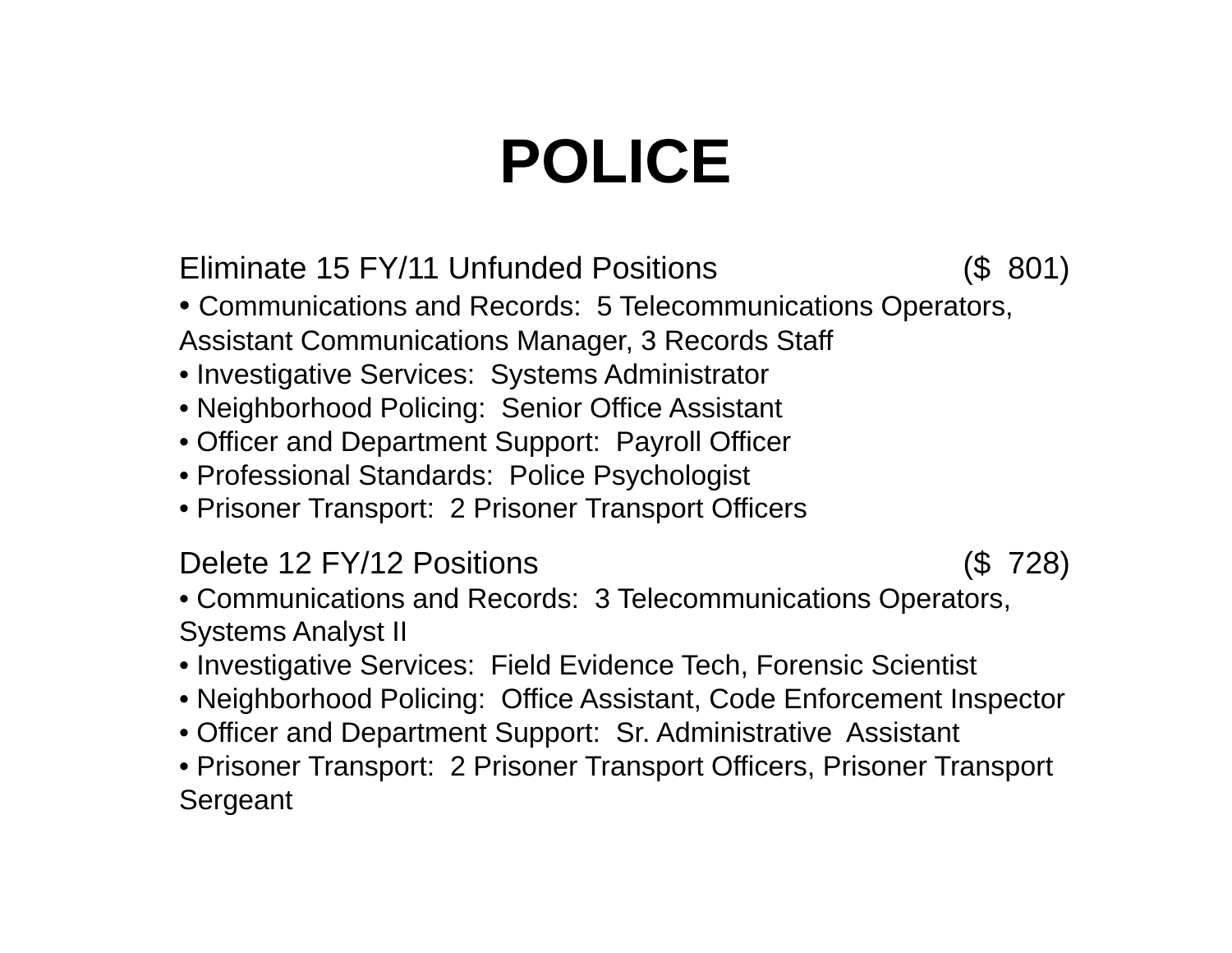## **SENIOR AFFAIRS**

| FY/11 Approved | \$5,832       | 56 FTE           |
|----------------|---------------|------------------|
| FY/12 Proposed | \$5,988       | 48 FTE           |
| \$156 thousand | 2.7% Increase | $(8)$ FTE -14.2% |

Salary/Benefit/Risk & Other Adjustments  $$ 481$ move 1 position to Operating Grant Fund 265

Eliminate 1 Unfunded FY/11 Position (\$ 70) • Strategic Support: Fiscal Supervisor

Delete 6 full time FY/12 Positions plus 2 part time positions (\$ 336)

• Well Being: Sr. Affairs Recreation Assistant, Custodian, Sr. Center Manager, Sr. Affairs Program Coordinator, Office Assistant and 2 Sr. Affairs Program Assistant II's (part time)

•Strategic Support: Sr. Office Assistant

No. Domingo Baca Multigenerational Ctr (annualized costs) \$ 81